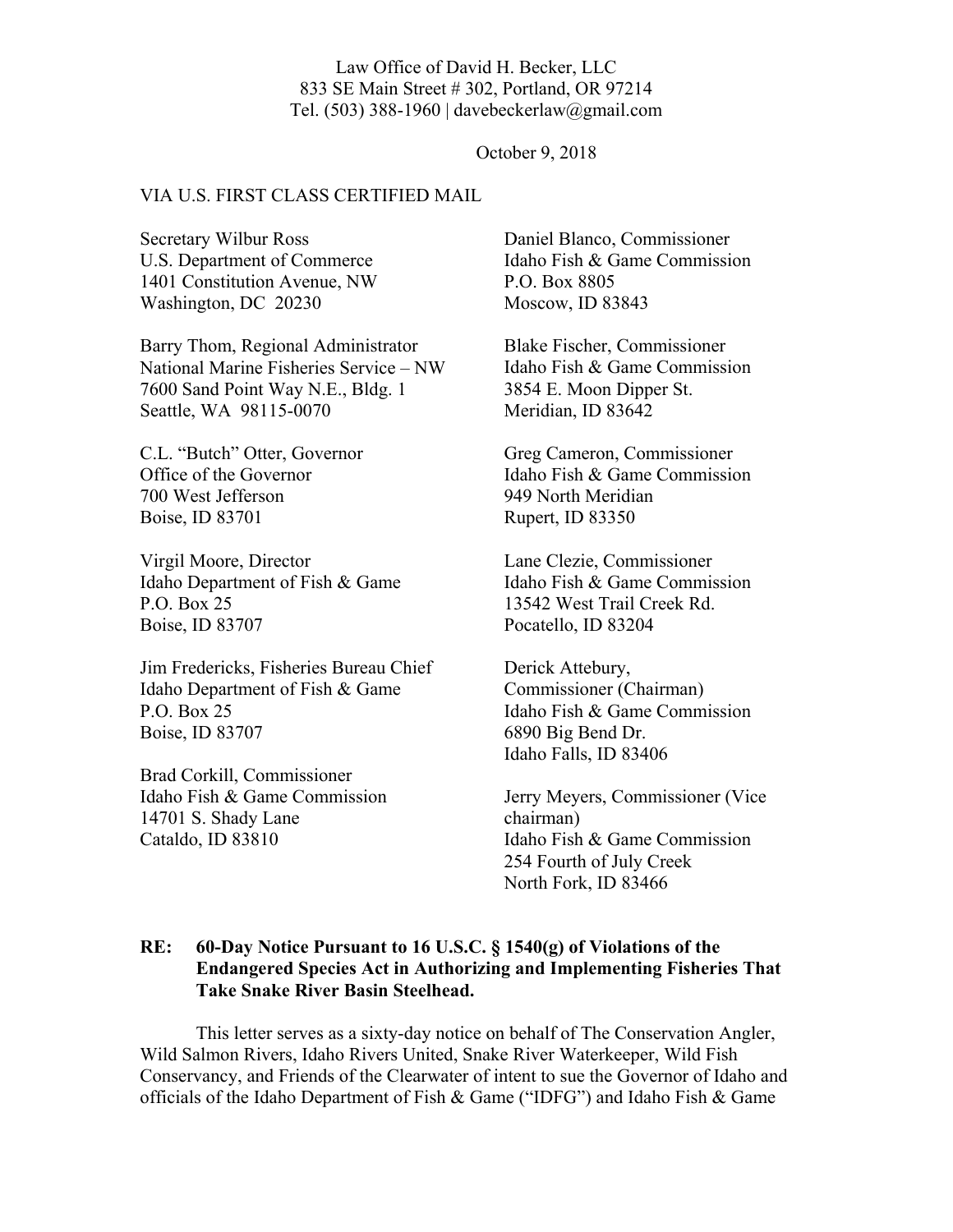Commission ("Commission"), in their official capacities, to enjoin violations of Section 9 of the Endangered Species Act ("ESA"), 16 U.S.C. §1538, for authorizing and implementing fisheries that incidentally take wild (intact adipose fin) Snake River Basin steelhead in Idaho. The individuals and members of the organizations providing this notice use the streams and natural resources affected by these fisheries and have a longstanding interest in the preservation of wild fish stocks in Idaho and throughout the range of Snake River Basin steelhead. The actions of the state officials and commissioners named in this notice have harmed and will continue to harm these interests in preservation of wild fish stocks and in the survival and recovery of the critically imperiled Snake River Basin steelhead.

# **I. STATUTORY AND REGULATORY BACKGROUND**

Section 9 of the ESA prohibits any person—federal, state & local government agencies and officials as well as private individuals and entities—from "taking" an endangered species. 16 U.S.C. § 1538(a)(1); *see also* 50 C.F.R. § 17.31. "Take" is defined broadly under the ESA and its regulations to include harassing, harming, wounding, killing, trapping, capturing, or collecting a protected species either directly or by degrading its habitat sufficiently to impair essential behavior patterns. 16 U.S.C. § 1532(19).

In the definition of take, "[*h*]*arass* … means an intentional or negligent act or omission which creates the likelihood of injury to wildlife by annoying it to such an extent as to significantly disrupt normal behavioral patterns which include, but are not limited to, breeding, feeding, or sheltering." 50 C.F.R. § 17.3. "*Harm* … means an act which actually kills or injures wildlife. Such act may include significant habitat modification or degradation where it actually kills or injures wildlife by significantly impairing essential behavioral patterns, including breeding, feeding or sheltering." *Id*.

The National Marine Fisheries Service ("NMFS") has extended this take prohibition to fish with an intact adipose fin that are members of the West Coast Evolutionarily Significant Units ("ESUs") and Distinct Population Segments ("DPSs") that NMFS has listed as "threatened." 50 C.F.R. §§ 223.203(a); 223.102(e).

If an action will or is likely to result in "take" to a listed species, a person engaged in take may seek ESA coverage to allow the action to proceed either through the consultation process under § 7 (federal actors) or through an incidental take permit ("ITP") issued pursuant to  $\S 10$  (non-federal actors). When non-federal actors' actions are contemplated by an ITS issued under  $\S 7$ , and are conducted in compliance with the requirements of that statement, its incidental taking of members of a listed species are exempt from § 9 take liability. *Ramsey v. Kantor*, 96 F.3d 434, 442 (9th Cir. 1996).

As an alternative to  $\S$  7 and 10, a state operating a fishery may seek coverage from ESA  $\S$  9 liability through administrative rules created pursuant to  $\S$  4(d) of the Act. Section 4(d) requires that the Secretary issue regulations deemed "necessary and advisable" to conserve threatened species. 16 U.S.C. § 1533(d). Limit 4 of the final 4(d)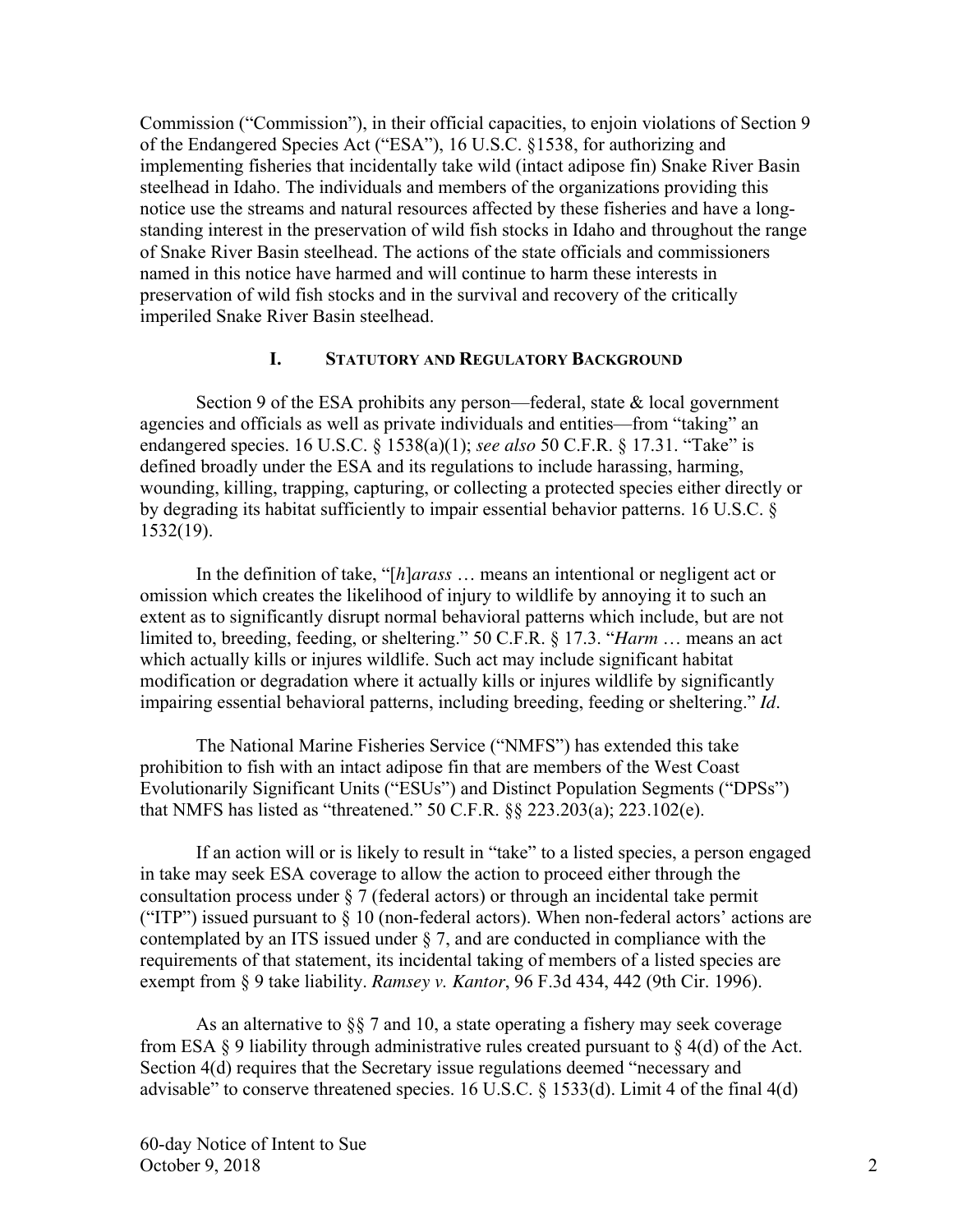Rule, amended in 2005 (70 Fed. Reg. 37,160), allows for fishery harvest activities notwithstanding § 9 of the ESA, provided that they are conducted in accordance with a NMFS-approved Fishery Management and Evaluation Plan ("FMEP") and a letter of concurrence from NMFS, among other requirements.

# **II. FACTUAL BACKGROUND**

NMFS listed the Snake River Basin steelhead DPS as a threatened species (62 Fed. Reg. 43,937) on August 18, 1997. The threatened status was reaffirmed in 2006 and most recently on April 14, 2014 (79 Fed. Reg. 20,802). Critical habitat for the DPS was designated on September 2, 2005 (70 Fed. Reg. 52,769). Twenty four historical populations and five artificial propagation programs are included in the DPS, which includes all naturally spawned anadromous *Oncorhynchus mykiss* originating below natural and manmade impassable barriers in streams in the Snake River Basin of southeast Washington, northeast Oregon, and Idaho.

The Snake River Basin steelhead DPS consists of A-Index steelhead, which primarily return to spawning areas beginning in the summer, and the B-Index steelhead, which begin their migration in the fall. B-Index fish predominantly reside in the ocean for 2 years, while A-Index steelhead typically reside in the ocean for 1-year—as a result, B-Index steelhead are generally larger than A-Index fish. The differences in the two fish stocks represent an important component of phenotypic and genetic diversity in this DPS. Some Snake River Basin steelhead populations support both A-Index and B-Index life history expressions.

The Snake River Basin steelhead DPS is at high risk of becoming unviable and going extinct. The most recent (2015) Status Review Update describes that 12 of the 24 natural populations had a "high" overall viability risk, while ten were rated as "maintained"—meaning that the population does not meet the criteria for a viable population but does support ecological functions and preserve options for species recovery. One population was not rated, and only the population in Oregon's Joseph Creek was listed as "highly viable." Four out of the five Major Population Groups ("MPGs") are not meeting the specific objectives in the Snake River Recovery Plan, and the status of many individual populations remain uncertain. A major problem in evaluating the status of Snake River Basin steelhead is that population-specific adult population abundance is generally not available for the species. Nevertheless, the Snake River Basin steelhead DPS continues to be listed only as "threatened."

In Idaho, wild (intact adipose fin) populations of Snake River Basin steelhead occur in the Clearwater River and its tributaries (Lochsa River drainage, Selway River drainage, and Lower Clearwater tributaries) and in the Salmon River and its tributaries (South Fork Salmon River drainage, Rapid River, Middle Fork Salmon River drainage, and Salmon River tributaries from the mouth to the Middle Fork Salmon River).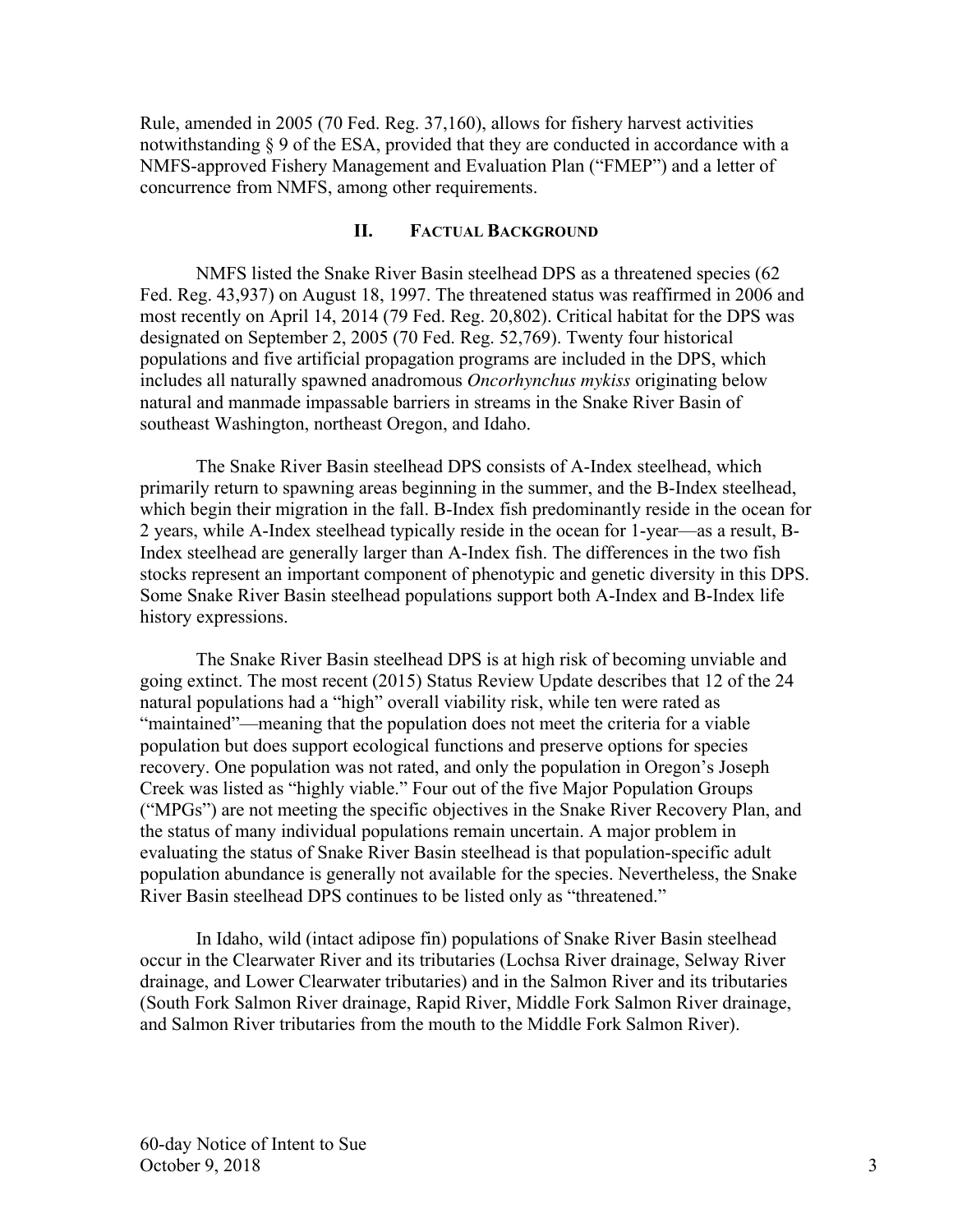As recently as the early 1960s, over 100,000 wild Snake River Basin steelhead passed up the Snake River. In 2017–2018, only 12,981 wild fish passed Lower Granite Dam—far below IDFG's proposed escapement goal for these fish.



IDFG, Draft Fisheries Management Plan 2019 – 2024, p. 53.

One of the major limiting factors in the recovery of Snake River Basin steelhead is harvest, particularly of the B-Index steelhead. Steelhead were historically harvested in tribal and non-tribal gillnet fisheries, and in recreational fisheries in the mainstem Columbia River and in tributaries. Steelhead are still harvested in tribal fisheries and there is incidental mortality associated with mark-selective recreational and commercial fisheries. In recent years, total exploitation rates (the sum of all harvest) on the A-Index have been around 5%, while exploitation rates on the B-Index have generally been in the range of 15–20%.

In Idaho, over the past two decades, hatchery-produced fish have provided the only sport fishing and harvest opportunity for salmon and steelhead. The Commissioners and IDFG officials authorize and implement fisheries for adipose-fin clipped steelhead and adipose-fin clipped Chinook salmon in Idaho that incidentally take wild Snake River Basin steelhead. Wild steelhead are also taken for use in hatchery broodstock.

The primary disturbance to listed salmon and steelhead caused by recreational fishing is incidental catch and release by anglers targeting adipose fin-clipped hatchery fish. "Take," as defined and prohibited by the ESA, occurs when listed steelhead with intact adipose fins are killed, wounded, or injured by catch-and-release incidental to an authorized fishery, and by the simple act of trapping or capturing the protected fish. For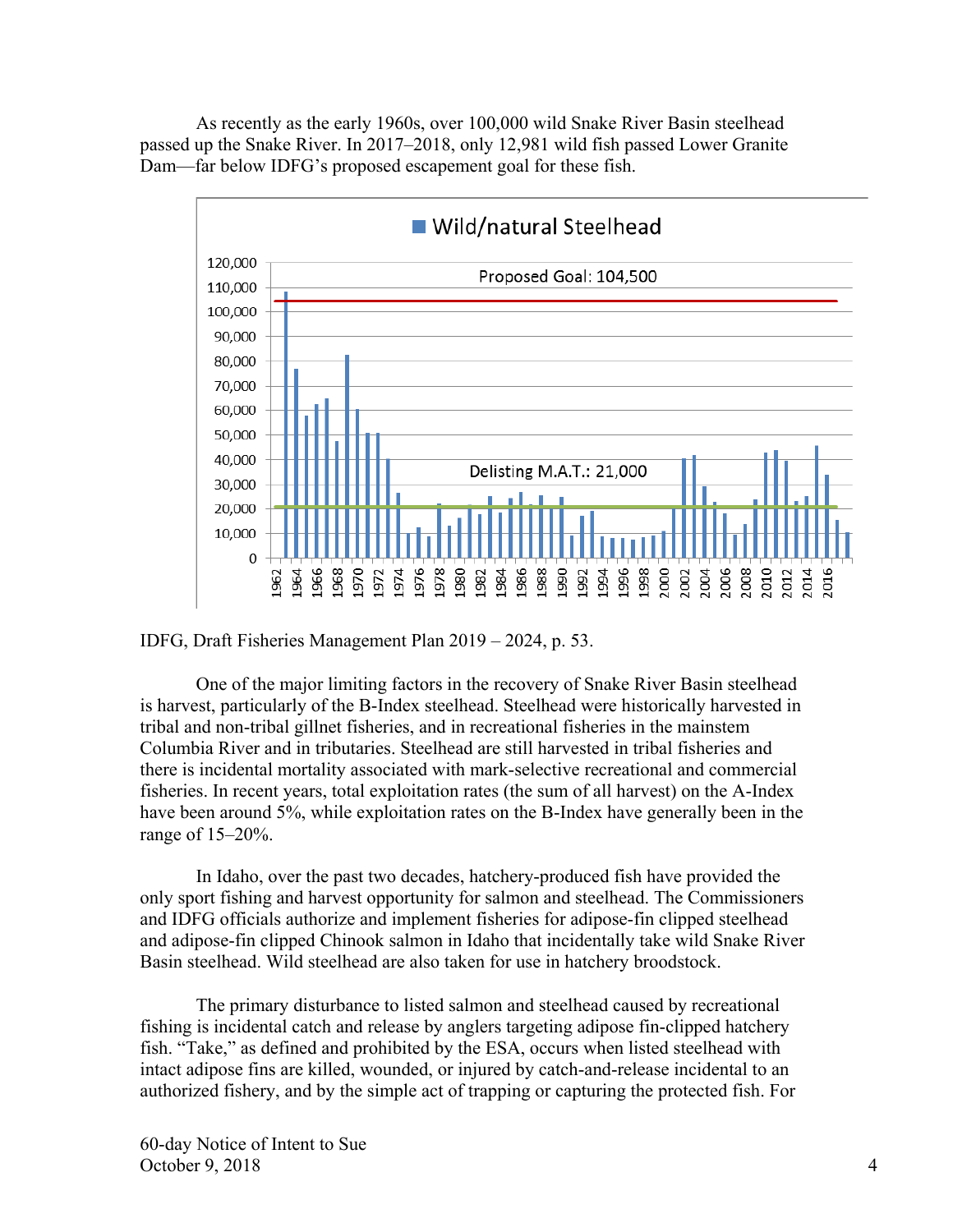example, IDFG estimated that 26,816 natural-origin steelhead entered Idaho in the 2014– 15 run year, and that 16,062 natural-origin steelhead were caught and released during Idaho steelhead fisheries during that run year. IDFG estimated that the *mortality* from this catch-and-release was 2.99% of the natural steelhead entering Idaho—that is, the steelhead fishery alone in Idaho caused the death of approximately 803 wild (intact adipose fin) Snake River Basin steelhead.

In 2018, IDFG forecast a return of 22,400 wild A-Index steelhead and 2,380 wild B-Index steelhead. However, due to returns that are about half of the pre-season forecast, the fishery managers in neighboring Oregon and Washington have closed the Columbia River to all steelhead fishing that affects Snake River Basin steelhead. Rather than closing its fishery, IDFG only temporarily reduced the bag limit for adipose-fin-clipped steelhead to one from September 3, 2018 through October 14, 2018 (and now extended through December 31, 2018), at which time the bag limit will expire. As of September 30, 2018, the steelhead count at Lower Granite Dam for total hatchery-origin and wild steelhead was 19,826 (22.7% of the Ten Year Average of 87,406), with only 4,674 wild steelhead (20.1% of the Ten Year Average of 23,272). The updated prediction for the 2018 wild B-Index steelhead run was 2,600 fish, a 23% reduction.

The 2017 return also was less than half of the 10-year average return—and the 2018 return is now expected to be even worse. Nevertheless, at the same mortality rate as in 2014–15, and factoring in the low return, the authorized steelhead fishery in 2018–19 will result in mortality of at least two hundred wild Snake River Basin steelhead in what is the second of two disastrous runs for these imperiled fish.

The Idaho steelhead fishery does not currently have an approved FMEP covering this incidental take of wild Snake River Basin steelhead, nor any other authorization or exemption from the ESA take prohibition for this fishery.

In addition, Snake River spring/summer-run Chinook salmon ESU and Snake River fall Chinook salmon ESU runs overlap with the runs of Snake River Basin A-Index and B-Index steelhead. There is considerable overlap between the distributions of Chinook salmon and steelhead, although Chinook salmon tend to occupy streams with lower gradients than steelhead. Fisheries for spring/summer Chinook salmon run from approximately April through August, while fisheries for fall Chinook salmon run from approximately August through the end of October. Steelhead bound for Idaho enter the Columbia River from about June 1 through October 1 each year, but a portion of the run spends the winter in the Columbia and Snake rivers downstream of Lower Granite Dam, and migrates into Idaho in the spring of the following year. Wild steelhead are present in Idaho rivers and streams throughout the fishing seasons for Chinook salmon that the Commissioners and IDFG officials authorize and implement, and are incidentally taken in those fisheries. The 2017 FMEP for spring/summer Chinook salmon does not cover the incidental take of steelhead, and the fall Chinook salmon fishery does not currently have an approved FMEP covering the incidental take of steelhead, nor is there any other authorization or exemption from the ESA take prohibition for these fisheries.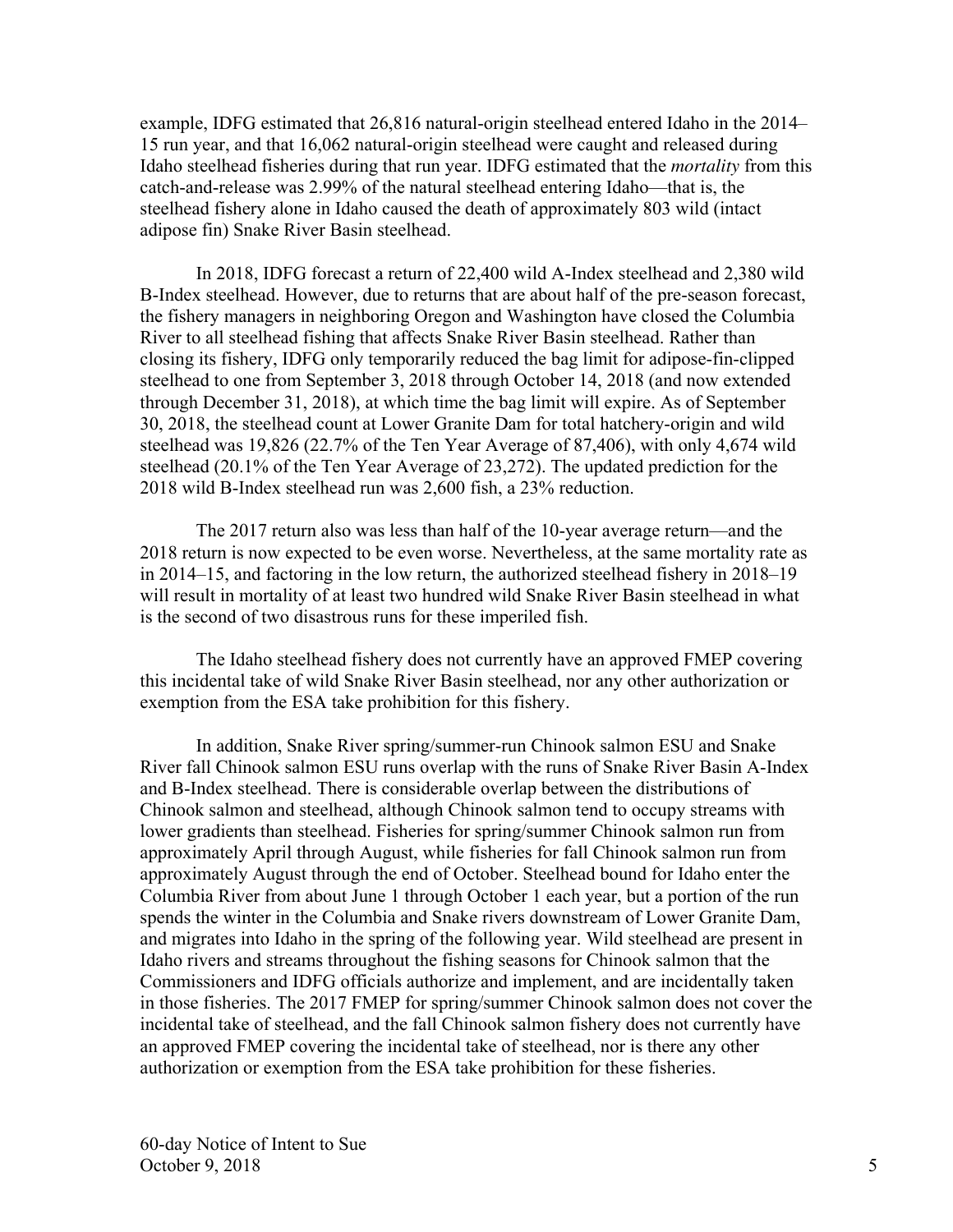In addition, the 2018 Biological Opinion that addresses incidental take of Snake River Basin steelhead in the Columbia River under the management agreement stemming from the *United States v. Oregon* case does not authorize incidental take of these fish in Idaho.

### **III. VIOLATIONS OF THE ESA: UNLAWFUL TAKING OF LISTED SPECIES**

The Commissioners and IDFG officials have authorized and are implementing steelhead, spring/summer Chinook salmon, and fall Chinook salmon fisheries that incidentally take wild (intact adipose fin) Snake River Basin steelhead without any exemption or authorization for this incidental take. The fisheries authorized and implemented by the Commissioners and IDFG officials cause mortality, wounding, injury, and capture of wild Snake River Basin steelhead through catch-and-release fishing for the wild members of this species incidental to the authorized fisheries for adipose-finclipped fish. If the steelhead and Chinook salmon fisheries proceed, they will continue to take wild Snake River Basin steelhead in violation of ESA § 9 and the implementing regulations.

### **IV. CONCLUSION**

We urge the officials and commissioners of the Idaho Fish & Game Department and Idaho Fish  $\&$  Game Commission to take immediate action to halt the fisheries they authorize which are causing unpermitted incidental take of wild Snake River Basin steelhead or otherwise act to bring these Idaho fisheries into compliance with the ESA. If these state officials and commissioners do not act within 60 days to correct their violations of ESA Section 9, The Conservation Angler, Wild Salmon Rivers, Idaho Rivers United, Snake River Waterkeeper, Wild Fish Conservancy, and Friends of the Clearwater will pursue litigation in federal court against the officials and commissioners named in this letter. We will seek injunctive and declaratory relief, and legal fees and costs regarding these violations. The parties giving notice are available during the sixtyday notice period to discuss effective remedies and actions that will assure future compliance with the ESA. Please contact David Moskowitz at (971) 235-8953 or theconservationangler@gmail.com or Dave Becker at (503) 388-1960 or davebeckerlaw@gmail.com, to discuss this matter further, or if you believe any of the above statements to be in error or any critical information is missing.

# **V. PARTIES GIVING NOTICE OF INTENT TO SUE**

David Moskowitz Peter W. Soverel Executive Director Founder The Conservation Angler Wild Salmon Rivers 3241 NE 73rd Ave. 16430 72nd Ave. W Portland, OR 97213 Edmonds, WA 98026 (971) 235-8953 theconservationangler@gmail.com

60-day Notice of Intent to Sue October 9, 2018  $\qquad \qquad 6$